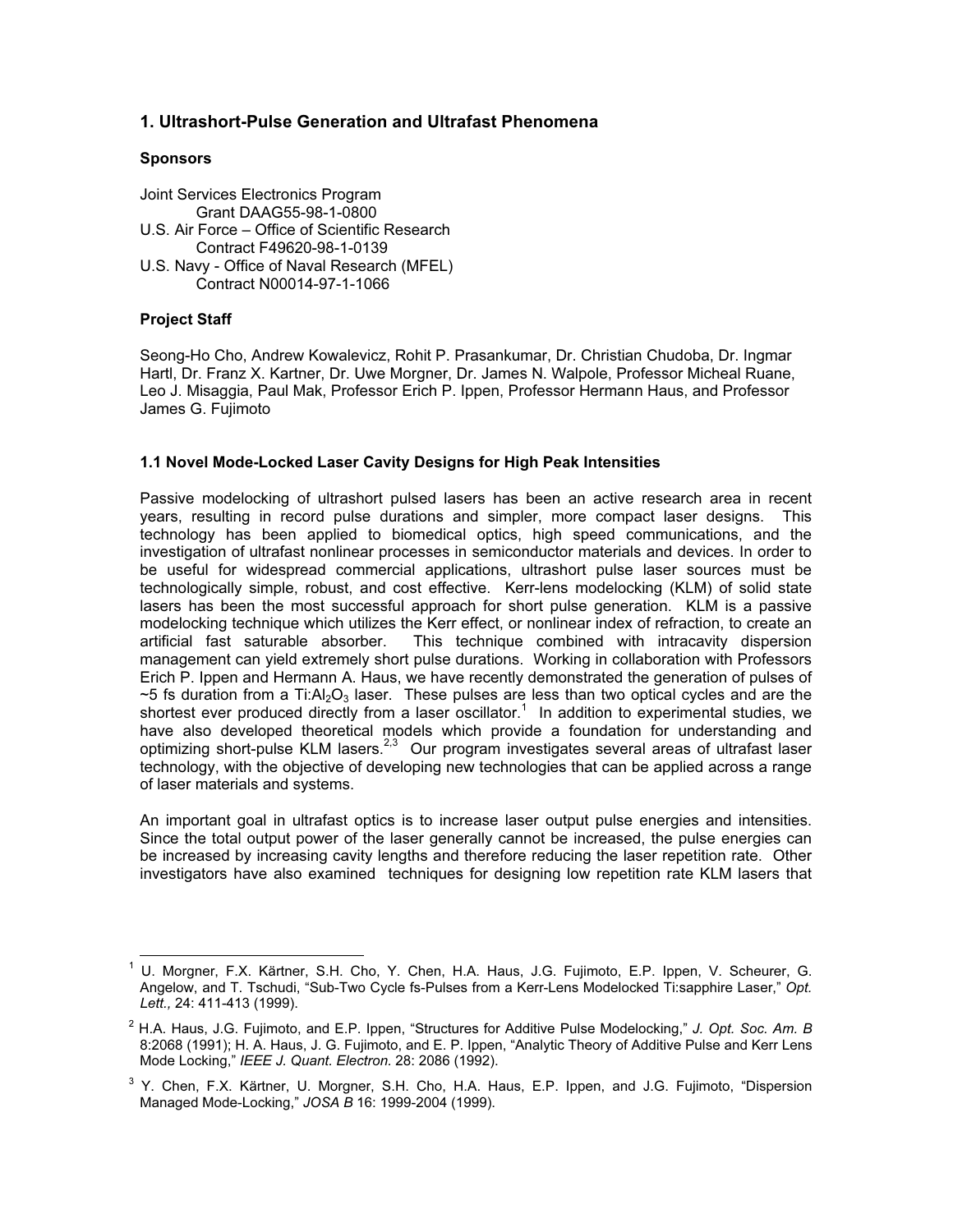produce high-intensity pulses. $4,5$  Typical short pulse lasers have cavity lengths of approximately 1 meter and operate with 100 MHz repetition rates. Designing long cavity lasers enables the repetition rate to be reduced to as low as a few MHz. This reduced repetition rate is a significant advantage for nonlinear and ultrafast studies, because it reduces thermal parasitics, sample damage problems, and recovery time artifacts. Also, increasing pulse energy without using cavity dumpers or amplifiers yields a low cost and simple system. Generation of femtosecond (fs) pulses with high intensities in the MW range is essential for a number of applications including optical harmonic generation and investigation of ultrafast nonlinear optical phenomena. The peak power directly generated by typical modelocked  $Ti: A \geq O_3$  laser sources is in the range of hundreds of kW which is often insufficient for studies of nonlinear phenomena. The development of low cost laser sources with high pulse energies will enable a wider range of femtosecond measurement applications, making this technology more available to both the research and the development communities.

The cavity length of our laser is extended by use of a Herriott-style multi-pass cavity (MPC), which is used for optical delay lines. This method has the advantage of providing a long path length but having a unity q parameter transformation. $6$  This allows the cavity length to be increased while keeping the KLM operating point nearly invariant. Thus, if this device is inserted into the KLM laser, it has a zero effective length and leaves the laser cavity mode and nonlinear focusing behavior invariant. The development of long cavity fs-lasers requires careful design because the laser cavity must be operated in a particular subset of its stability region for optimum mode locking performance.



Figure 1: Ti:Al<sub>2</sub>O<sub>3</sub> laser schematic with a pair of multiple pass cavity mirrors: M1, M2, 2" diameter MPC mirrors(Spectra-Physics) with  $R = 2$  m radius of curvature; R1, R2, 10 cm radius of curvature mirrors (Spectra-physics); L, 6.3 cm focal length pump beam focusing lens;OC, 27% ½" thick output coupler (Spectra-Physics); Prisms, fused silica prisms.

Following this approach, we designed a high peak power laser using a standard, dispersion compensated KLM Ti:A $\log$  resonator with an MPC incorporated into one of the arms (Figure 1).

<sup>&</sup>lt;sup>4</sup> A.R. Libertun, R. Shelton, H.C. Kapteyn, M.M. Murnane, "A 36 nJ-15.5 MHz Extended-Cavity Ti:Sapphire oscillator," paper presented at the 1999 Conference on Lasers and Electro-Optics, Baltimore, Maryland, May 22-28, 1999.

<sup>&</sup>lt;sup>5</sup> A. Poppe, M. Lenzner, F. Krausz, and Ch. Spielmann, " A Sub-10 fs, 2.5 MW Ti:Sapphire oscillator," paper presented at the 1999 conference on Ultrafast Optics, Zurich, Switzerland, 1999.

<sup>&</sup>lt;sup>6</sup> D. Herriott, H. Kogelnik, and R. Kompfner, "Off-Axis Paths in Spherical Mirror Interferometers," Appl. Opt. 3: 523-26 (1964); B. Perry. R.O.Brickman, A. Stein, E. B. Treacy, and P. Rabinowitz, " Controllable Pulse Compression in a Multiple-pass Raman Laser," Opt. Lett. 5: 288 (1980).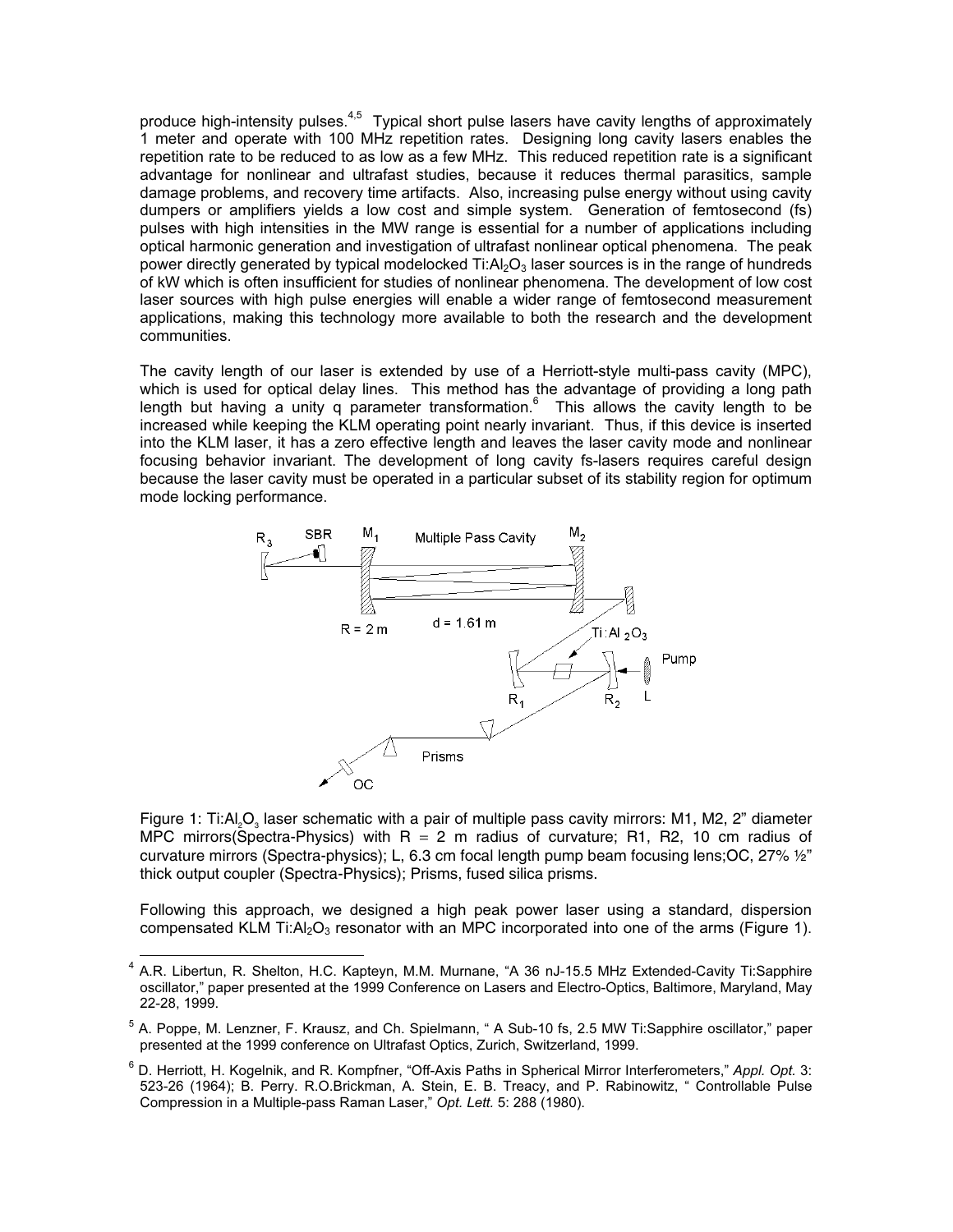Operation at 15 MHz repetition rate was achieved using a design in which the beam made 20 round trips between the MPC mirrors separated by 82.4  $cm^{7,8}$  Stable Kerr-lens modelocking was achieved resulting in 0.7 MW peak power and 16.5 fs nearly transform limited pulses.<sup>9</sup> Lower repetition rates of 7.2 MHz were achieved using 24 round trips between the MPC mirrors separated by 148 cm. We obtained 21 nJ output pulse energy in the two output beams and 23.5 fs nearly transform limited pulses, with a peak power of 0.9 MW. At a 5 MHz repetition rate, the beam makes 32 round trip passes between the MPC mirrors separated by 161 cm (Figure 2). Stable 60 nJ pulse energies with 44 fs nearly transform-limited pulses and a peak power of 1.4 MW were obtained (Figure 3a).



Figure 2: Photograph of an MPC mirror with 8 bounces per mirror used in a 5 MHz Ti:Al,O<sub>2</sub> laser with a separation of 161 cm between two MPC mirrors.

However, it is difficult to reduce pulse repetition rates because the peak pulse intensity increases, producing multiple pulsing instabilities. This necessitates laser operation in a regime with lower self-amplitude modulation KLM nonlinearity, making the mode locking difficult to start. Thus, the starting mechanism for KLM should be decoupled from steady state mode-locked operation. To assist starting and to stabilize the laser against multiple pulsing, a saturable Bragg reflector  $(SBR)<sup>10</sup>$  is incorporated in the 7.2 MHz and 5 MHz lasers. Since it is hard to start mode locking in the single pulsing regime as the total cavity length is long, the use of the SBR was essential to obtaining stable mode locking operation with these long cavity lengths. The structure of the SBR consists of an AIAs/A $l_{0.85}Ga_{0.15}As$  quarter-wave dielectric stack and a single GaAs quantum well grown by molecular beam epitaxy. These studies are being performed in collaboration with Dr. Wayne Knox from Lucent Technologies.

<sup>&</sup>lt;sup>7</sup> S.H. Cho, B.E. Bouma, E.P. Ippen, and J.G. Fujimoto, "A 15 MHz, 0.5 MW KLM Ti:Al<sub>2</sub>O<sub>3</sub> Laser using Multiple Pass Cavity," paper presented at the 1998 Conference on Lasers and Electro-Optics, San Francisco, California, May 2-8, 1998.

<sup>8</sup> S.H. Cho, B. E. Bouma, E.P. Ippen, and J.G. Fujimoto, "A Low Repetition Rate High Peak Power KLM Ti:Al<sub>2</sub>O<sub>3</sub> Laser with a Multiple Pass Cavity," Opt. Lett. 24: 417-419 (1999).

<sup>&</sup>lt;sup>9</sup> S.H. Cho, U. Morgner, F.X. Kärtner, E. P. Ippen, J.G. Fujimoto, J.E. Cunningham, and W.H. Knox, "A 7.2 MHz High Power KLM Ti: $Al_2O_3$  Laser using a Multiple Pass Cavity and Saturable Bragg Reflector," paper presented at the 1999 Conference on Lasers and Electro-Optics, Baltimore, MD, May 22-28, 1999.

<sup>&</sup>lt;sup>10</sup> S. Tsuda, W.H. Knox, S.T. Cundiff, W.Y. Jan, and J.E. Cunningham, "Mode-Locking of Ultrafast Solid-State Lasers with Saturable Bragg Reflectors," IEEE J. Select. Top. Quantum Electron. 2: 454-64 (1996).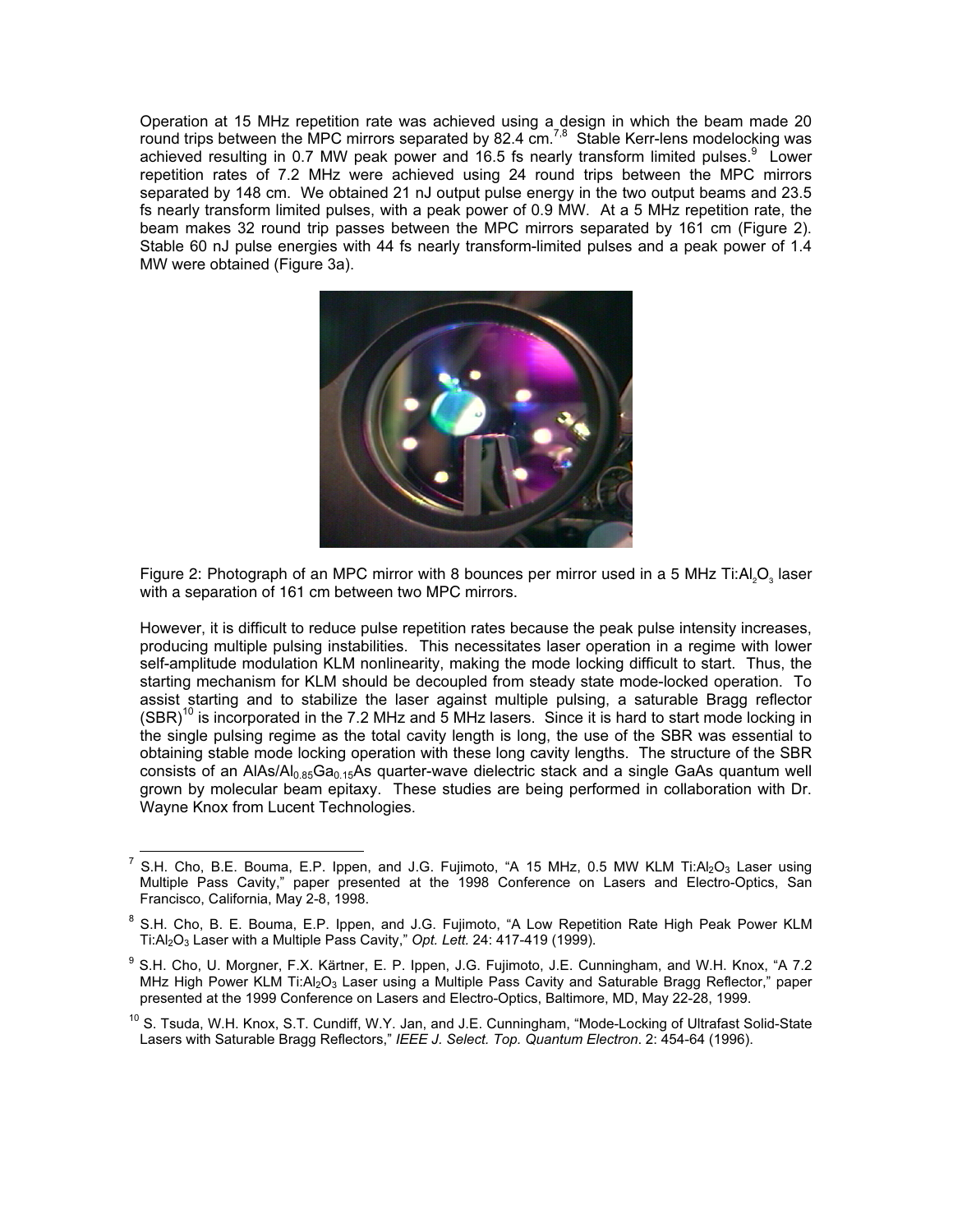

Figure 3: (a) Intensity autocorrelation trace showing a pulse duration of 44 fs assuming a sech<sup>2</sup>(t) intensity profile, (b) Continuum generation through a 0.55 NA focusing lens into a single mode fiber (3M, FS-SC-3314); spectrum of an initial pulse (dotted line), generated continuum (solid line).

This high pulse energy has been applied to generate continuum by focusing into a short length of single-mode optical fiber. The broadened spectrum of the pulses after passing through the fiber extends from 600 nm to 1000 nm (Figure 3b). Spectral broadening or continuum generation could also be produced by tightly focusing the output beam into the transparent material in which the peak power is approximately above the threshold for self-focusing. The high pulse energies and repetition rates from this laser also enable applications to three dimensional optical memory and micromachining or microsctructuring using nonlinear material interaction with fs-pulses.

#### 1.2 New Ultrashort Pulse Laser Sources Using Double-Chirped Mirrors for Dispersion Compensation

The generation of extremely short pulse durations is important for a variety of applications since the pulse durations determine the highest resolution ultrafast measurements that can be performed. The broad bandwidths associated with extremely short pulses also enable spectrally resolved measurements or the generation of short pulses at other wavelengths. Pulses as short as 4 to 5 fs have been produced by external compression of high energy amplified femtosecond pulses. However, the laser sources producing those high-energy pulses at 1 kHz<sup>11</sup> and 1 MHz<sup>12</sup> are relatively complex and expensive. For applications such as ultrahigh-resolution time domain spectroscopy or optical coherence tomography (OCT), high performance ultrashort pulse sources are required. In this project, pulses shorter than 5.4 fs at a center wavelength of 800 nm, corresponding to a bandwidth greater than 350 nm, have been generated directly by a Kerr-lens mode-locked Ti:  $A_2O_3$  laser at a repetition rate of 90 MHz and an average output power of 200 mW. This world-record pulse duration is achieved by compensating the high order intracavity dispersion using specially-designed and fabricated double-chirped mirrors (DCMs). These studies have been performed in collaboration with Professors Erich Ippen, Hermann Haus, and Franz Kaertner.

In chirped mirrors, variation of the Bragg wavelength during the layer growth leads to deeper penetration of longer wavelengths into the mirror structure.<sup>13</sup> This results in a broad reflectivity

<sup>11</sup> M. Nisoli, S. de Silvestri, O. Svelto, R. Szipocs, K. Ferencz, C. Spielmann, S. Sartania, and F. Krausz, "Compression of high-energy laser pulses below 5 fs," Optics Letters 22(8): 522-4 (1997).

<sup>&</sup>lt;sup>12</sup> A. Baltuska, W. Zhiyi, M. S. Pshenichnikov, and D. A. Wiersma, "Optical pulse compression to 5 fs at a 1-MHz repetition rate," Optics Letters 22(2): 102-4 (1997).

<sup>&</sup>lt;sup>13</sup> R. Szipöcs, K. Ferencz, C. Spielmann, and F. Krausz, "Chirped multilayer coatings for broadband dispersion control in femtosecond lasers," Optics Letters 19(3): 201-3 (1994).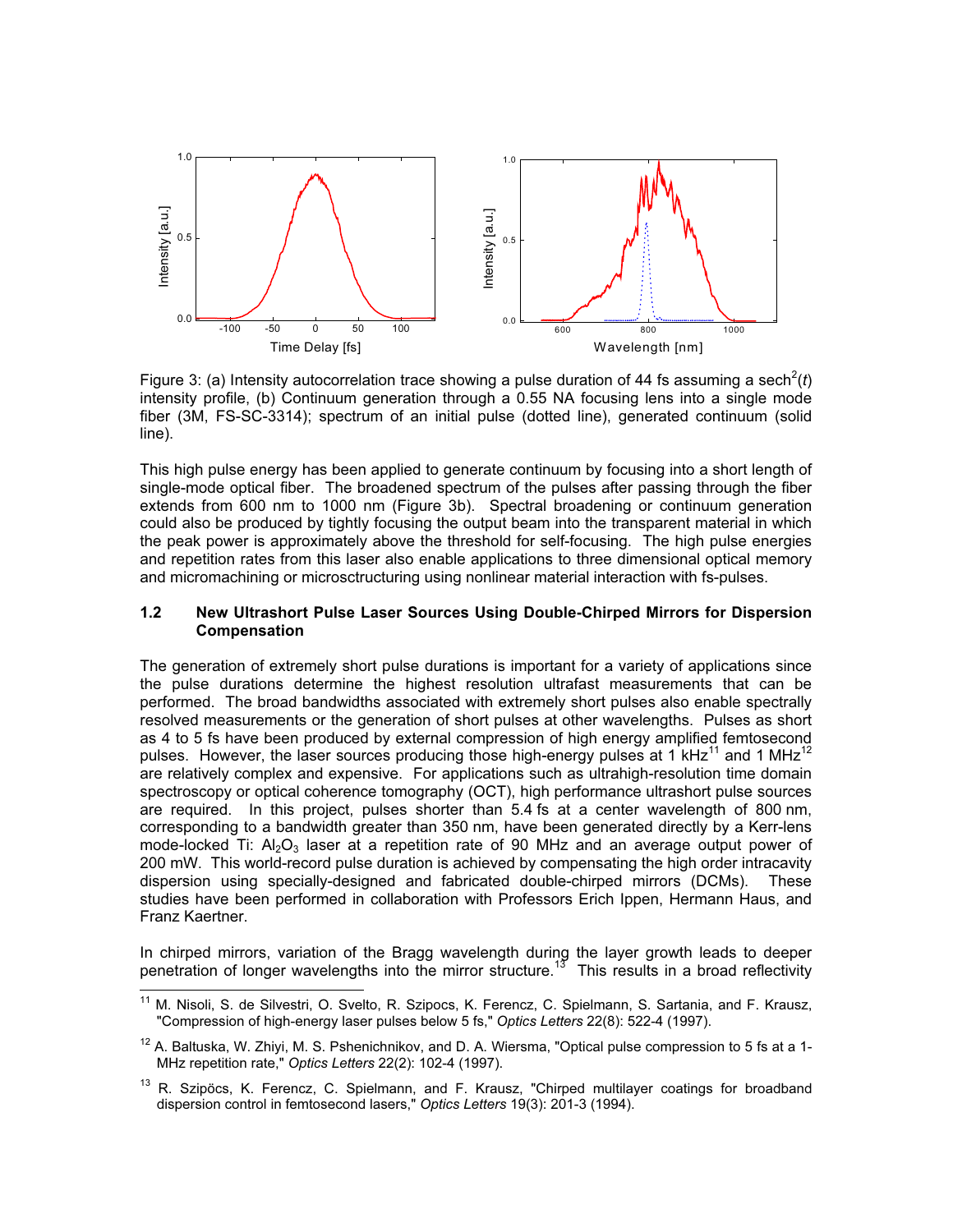range and a negative dispersion of the reflected pulse. In DCMs, the coupling coefficient of the Bragg mirror is also chirped by gradually increasing the thickness of the high index layer; this minimizes oscillations in the group delay dispersion and enables modelocking over the full high reflectivity range of the mirror. Since the phase characteristics of the 54 layers are extremely sensitive to variations in the layer thickness, our DCMs were grown by ion-beam sputtering, the state-of-the-art technique for dielectric multi-layer depositing of DCMs.<sup>14</sup> Mirror fabrication was performed by investigators at the University of Darmstadt, Germany.



Figure 4: Measured interferometric autocorrelation (dots) of the  $Ti: Al<sub>2</sub>O<sub>3</sub>$  laser pulses. The dashed curve is a fit of sech<sup>2</sup>-function with a FWHM of 5.4 fs, and the solid curve is the calculation from the spectrum.

The Ti:  $A_2O_3$  laser uses a standard z-fold cavity-design. The Ti: $A_2O_3$  crystal (thickness 2.05 mm) is placed between two curved mirrors with 100-mm radius of curvature. All mirrors in the cavity are DCMs, except the output-coupling mirror and one silver mirror. An interferometric autocorrelation of the ultrashort pulses is shown in Figure 4 (dots); the autocorrelator is a standard interferometric design<sup>15</sup> with two counteroriented metallic beam beamsplitters on a 0.1mm substrate and a 30-µm thin KDP crystal. A fit to a sech-shaped pulse would result in a pulse width of 4.3 fs FWHM, a fit to a Gauss-shaped pulse in 4.8 fs. The most conservative assumption of a sinc-shaped pulse gives a pulse duration of 5.4 fs (dashed curve). The good agreement of the measured autocorrelation with the autocorrelation function derived from the spectrum (solid line) indicates a pulse width between 4.9-5.4 fs, which corresponds to less than two optical cycles at the center wavelength of 800 nm. Sub-two-cycle pulses might be used to study novel nonlinear optical effects that depend on the phase between carrier and the envelope.

Another interesting wavelength range is centered around 1300 nm, in which falls the regime of zero group-velocity dispersion of most materials. In addition, broadband lasers at 1.3 µm are important for biomedical optical imaging and optical coherence tomography because they have increased penetration depth in tissue.<sup>17,18</sup> We have designed a high performance Cr:forsterite

<sup>&</sup>lt;sup>14</sup> M. Tilsch, V. Scheurer, J. Staub, and T. Tschudi, 1994 (SPIE), p. 414.

<sup>&</sup>lt;sup>15</sup> C. Spielmann, X. Lin, and F. Krausz, "Measurement of Interferometric Autocorrelations: Comment," Applied Optics 36(12): 2523-5 (1997).

<sup>&</sup>lt;sup>16</sup> F. Krausz, T. Brabec, M. Schnürer, and C. Spielmann, "Extreme Nonlinear Optics: Exposing Matter to a Few Periods of Light," Optics & Photonics News (July): 46-51 (1998).

<sup>&</sup>lt;sup>17</sup> B.E. Bouma, M. Ramaswamy-Paye, and J.G. Fujimoto, "In Vivo Endoscopic Optical Biopsy with Optical Coherence Tomography," Science 276(5321): 2037-9 (1997).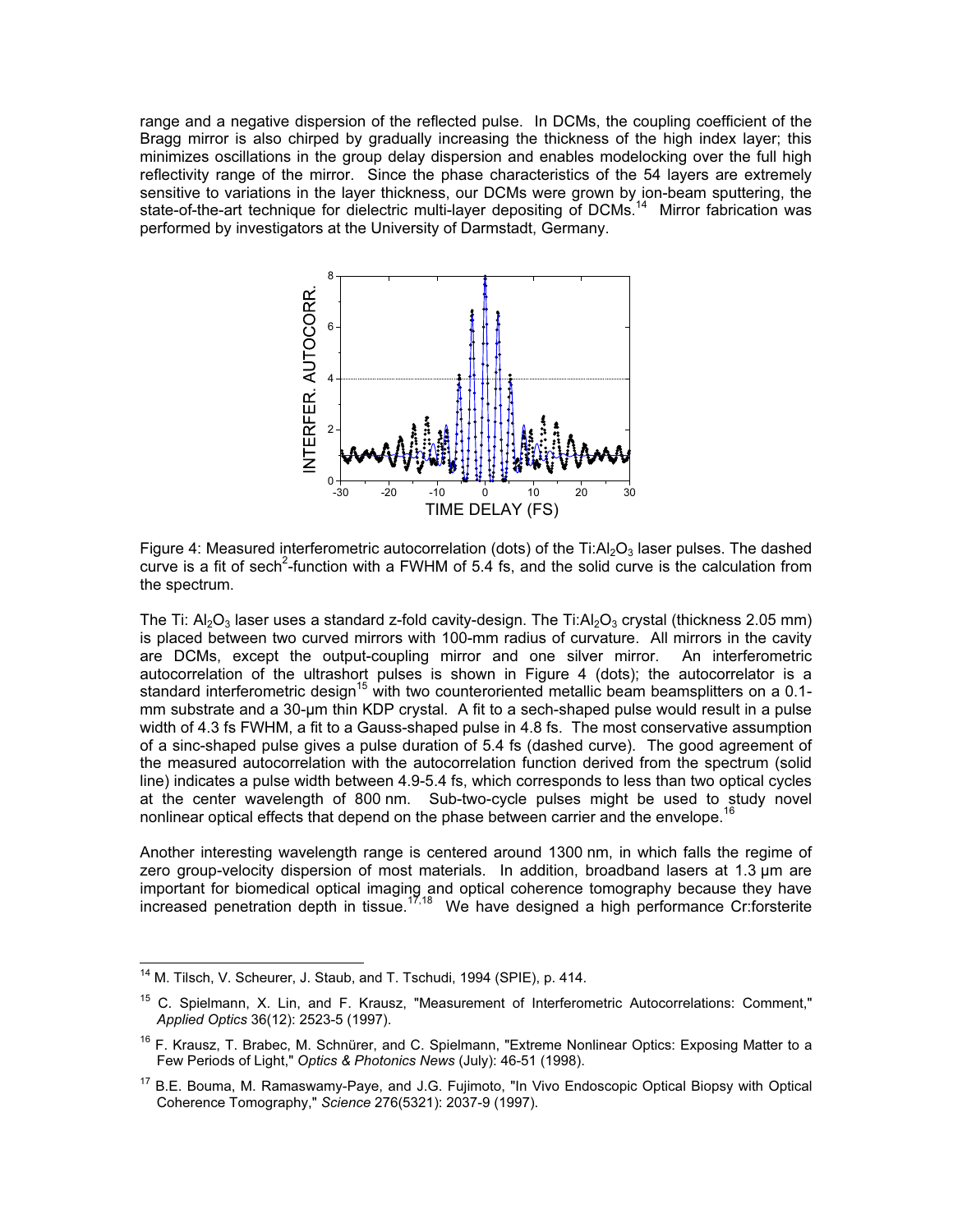laser using custom DCMs for dispersion compensation. The cavity is a standard z-fold design using a 5-mm Brewster-cut Cr:forsterite crystal pumped by a diode-pumped Nd:YAG laser. All mirrors except the output-coupling mirror are DCMs.

The dispersion characteristics of all material inside the cavity determine the phase characteristics of the DCMs. Because low-loss mirrors are needed for the low-gain material Cr:forsterite, the amplitude characteristics of the DCMs are determined by the criterion of a 99.8% reflectivity over as much bandwidth as possible. At the same time, maximum transmission is maintained at the pump wavelength of 1.064 µm. These DCMs were also grown by the ion-beam sputtering technique.



Figure 5: (a) Measured autocorrelation of the Cr:Forsterite laser output showing 14 fs pulse duration. (b) Measured laser output spectrum. These pulse durations are made possible using intracavity dispersion management with double chirped mirrors (DCM's). The pulse duration is the shortest ever generated from a Cr:Forsterite laser.

Using dispersion compensation with DCMs, we have generated pulses with durations as short as 14 fs. These are the shortest pulse durations generated to date from a Cr:forsterite laser. The laser spectrum has a bandwidth (FWHM) of 250 nm and extends from 1200-1470 nm as shown in Figure 5. Previous investigators have demonstrated pulses as short as 20 fs and bandwidths of  $90$  nm produced by a Kerr-lens mode-locked Cr:forsterite laser.<sup>19</sup> Our results are still preliminary, and we expect that shorter pulses can be obtained with further optimization.

### 1.3 Development of Nonepitaxially Grown Saturable Absorber Materials for Laser Modelocking

In recent years many ultrafast solid state lasers have used semiconductor saturable absorber devices for short pulse generation.<sup>20</sup> KLM is a common method for ultrashort pulse generation; however, KLM typically requires careful optimization of the laser cavity and operating point. In

<sup>&</sup>lt;sup>18</sup> B.E. Bouma, G.J. Tearney, S.A. Boppart, B. Golubovic, I.P. Bilinsky, M.E. Brezinski, and J.G. Fujimoto, "Mode Locked Solid State Laser Sources for Optical Coherence Tomography," SPIE Int. Soc. Opt. Eng. Proceedings of Spie the International Society for Optical Engineering 2981: 37-44 (1997).

<sup>&</sup>lt;sup>19</sup> Z. Zhang, K. Torizuka, T. Itatani, K. Kobayashi, T. Sugaya, and T. Nakagawa, "Femtosecond Cr:forsterite Laser with Mode Locking Initiated by a Quantum-Well Saturable Absorber," IEEE Journal of Quantum Electronics 33(11): 1975-81 (1997).

<sup>&</sup>lt;sup>20</sup> U. Keller, D.A.B. Miller, G.D. Boyd, T.H. Chiu, J.F. Ferguson, and M.T. Asom, "Solid-State Low-Loss Intracavity Saturable Absorber for Nd:YLF lasers: An Antiresonant Semiconductor Fabry-Perot Saturable Absorber", Opt. Lett. 17: 505-507 (1992).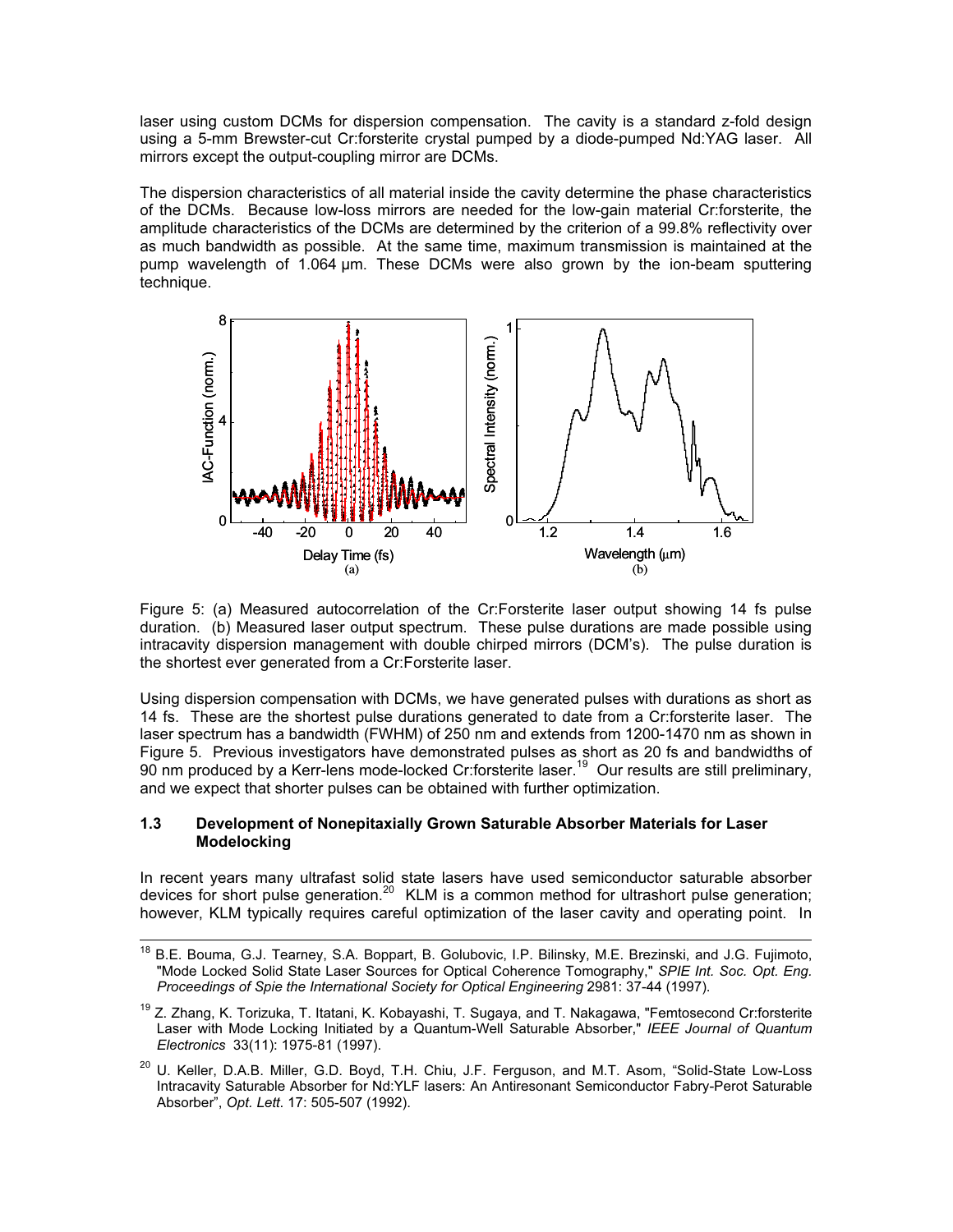addition, KLM short pulse generation is usually not self-starting and is sensitive to external perturbations. Semiconductor saturable absorber devices provide several advantages, including self-starting operation, simplicity in laser cavity design, and decoupling of the gain and modelocking mechanisms.

The most common saturable absorber technologies are semiconductor saturable absorber mirrors<sup>22</sup> and saturable Bragg reflectors<sup>23</sup>, which have been extensively used for both saturable absorber modelocking and in combination with KLM. However, these devices require epitaxial growth, which imposes lattice-matching constraints on the absorber materials and also requires complex and expensive systems for sample fabrication.

A promising alternative to epitaxially grown saturable absorbers is the use of non-epitaxially grown semiconductor doped silica films as saturable absorber devices. These devices are fabricated by doping semiconductor nanocrystallites into silica films using rf or magnetron rf sputtering.<sup>24</sup> RF sputtering is a simple and inexpensive technique that employs an argon plasma to eject material from a target which is then deposited onto a substrate. Magnetron rf sputtering improves deposition rates by confining the plasma to the target area.

Semiconductor doped silica films grown using rf or magnetron rf sputtering have several desirable features. They can be deposited on virtually any substrate, including oxides such as glass and dielectric coatings as well as metal mirrors. By varying the doping density of the semiconductor quantum dots, one can adjust the absorption coefficient of the device. A wide range of semiconductor materials can be doped into the silica films. Finally, appropriate choice of the semiconductor and knowledge of quantum confinement effects allow one to control the operating wavelength and absorption edge of the device.

In our previous work<sup>25</sup>, InAs-doped silica films were successfully applied to laser modelocking. These films were fabricated using rf sputtering in collaboration with Dr. James N. Walpole and Leo J. Misaggia at Lincoln Laboratories and subjected to a rapid thermal annealing treatment; their structural and optical properties were then comprehensively characterized. With a InAsdoped silica film saturable absorber used in a standard z-cavity Ti: $Al_2O_3$  laser, self-starting saturable absorber assisted KLM was obtained, with pulses as short as 25 fs and a FWHM bandwidth of 53 nm. The laser wavelength was tunable from 800 to 880 nm while sustaining selfstarting operation. The main difficulty with these devices was their high saturation fluence, making modelocking impossible without the aid of KLM.

Recently, we have investigated different approaches to reducing the saturation fluence of our nonepitaxially grown saturable absorbers. One approach was to use a magnetron rf sputtering system in collaboration with Professor Michael F. Ruane and Paul Mak at the Boston University Photonics Center to deposit GaSb-doped silica films on sapphire substrates. In general, larger quantum dots should lead to lower saturation fluences since the excitation is closer to the

<sup>22</sup> U. Keller, K.J. Weingarten, F.X. Kärtner, D. Kopf, B. Braun, I.D. Jung, R. Fluck, C. Hönninger, N. Matuschek, and J. Aus der Au, "Semiconductor Saturable Absorber Mirrors (SESAM's) for Femtosecond to Nanosecond Pulse Generation in Solid-State Lasers", IEEE J. Select. Top. Quantum Electron. 2: 435-53 (1996).

<sup>&</sup>lt;sup>23</sup> S. Tsuda. W.H. Knox, S.T. Cundiff, W.Y. Jan, and J.E. Cunningham, "Mode-Locking of Ultrafast Solid-State Lasers with Saturable Bragg Reflectors", IEEE J. Select. Top. Quantum Electron. 2: 454-64 (1996).

<sup>&</sup>lt;sup>24</sup> K. Tsunetomo, H. Nasu, H. Kitayama, A. Kawabuchi, Y. Osaka, and K. Takiyama, "Quantum Size Effect of Semiconductor Microcrystallites Doped in SiO<sub>2</sub>-Glass Thin Flims Prepared by RF-Sputtering", Jap. J. Appl. Phys. 28: 1928-1933 (1989).

<sup>&</sup>lt;sup>25</sup> I.P. Bilinsky, J.G. Fujimoto, L.J. Misaggia, and J.N. Walpole, "Semiconductor-Doped-Silica Saturable Absorber Films for Solid-State Laser Modelocking", Opt. Lett. 23(22): 1766-1768 (1998).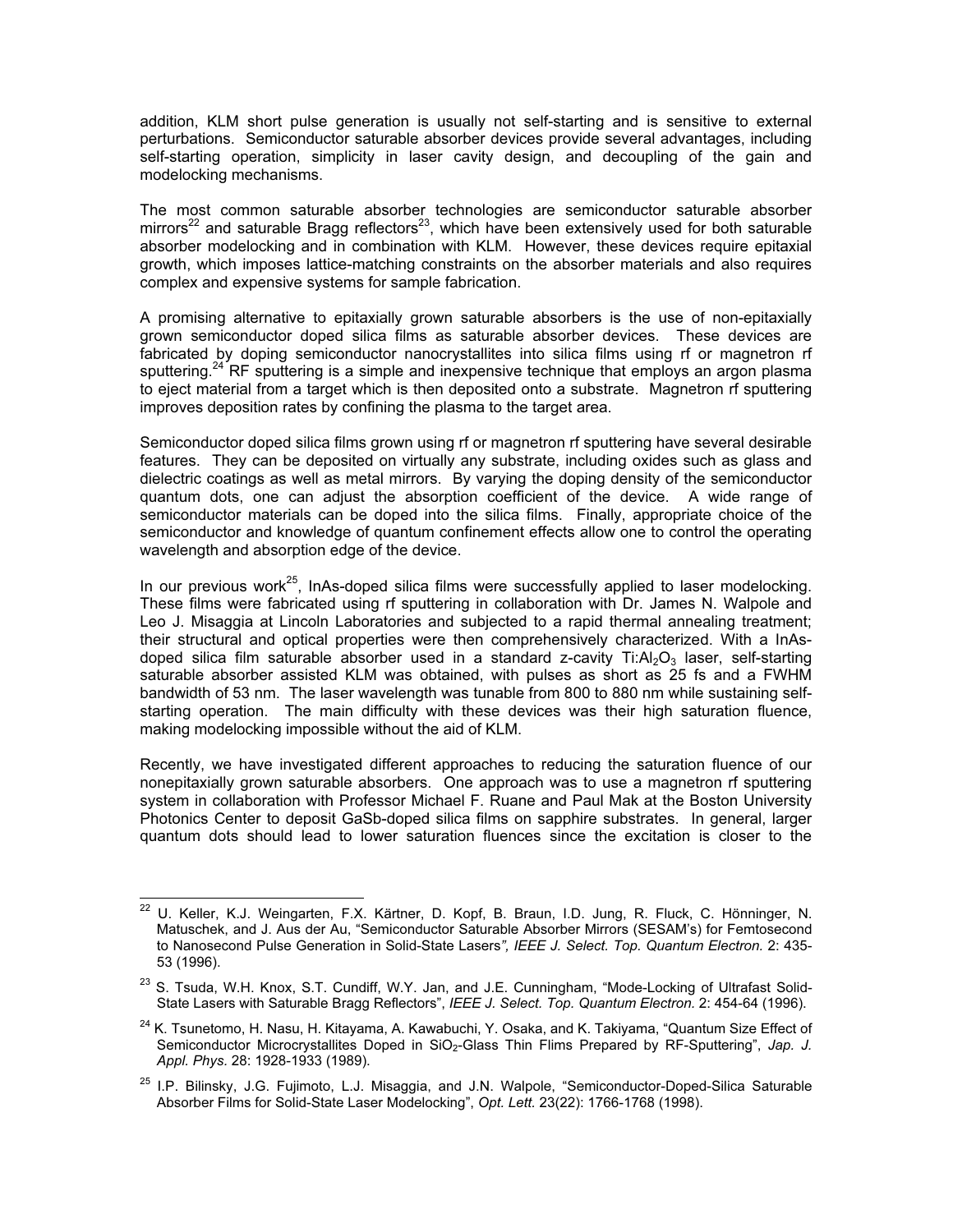bandedge and there is less scattering on interface defects.<sup>26</sup> The magnetron rf sputtering system allows control over the substrate temperature, which has been shown to increase quantum dot sizes.<sup>27</sup> Using GaSb was also expected to lower the saturation fluence since its bulk bandgap is larger, resulting in larger quantum dots and excitation closer to the bandedge.



Figure 6: GaSb-doped silica films grown at 100 W for 60 min before and after rapid thermal annealing at 500°C for 60 seconds.

We measured the linear transmission of the GaSb-doped silica films and found that the transmission characteristics did not vary significantly as a function of either rf power or film thickness. Pump probe experiments were done on both annealed and unannealed films to characterize their nonlinear optical properties (Figure 6). As expected, unannealed GaSb-doped silica films had a lower saturation fluence than the unannealed InAs-doped silica films grown previously in a non-magnetron rf sputtering system. However, after annealing, the optical quality of the GaSb-doped silica films was considerably reduced and the saturation fluence increased, making these devices unsuitable for laser modelocking. To confirm this, we introduced these devices into a Ti: $Al_2O_3$  laser cavity, where no self-starting modelocking was observed. These studies showed that GaSb-doped silica films did not function as effective saturable absorbers.

We also examined the effects of varying the substrate temperature during growth on the GaSbdoped silica films. Pump probe experiments revealed strong oscillations in the signal which can be attributed to coherent phonon generation (Figure 7). The amplitude of these oscillations increased with substrate temperature. A simple theoretical model indicated that the oscillations were likely caused by optical phonons. Further investigations are needed to understand the mechanisms and possible applications of the high frequency reflectivity oscillations.

Another approach to reducing the saturation fluence was to incorporate semiconductor-doped silica films into a reflective structure. A standing wave is formed in a laser cavity when an electromagnetic wave is reflected from a mirror; by placing the semiconductor-doped film at the peak of the standing wave, the effective saturation fluence can be reduced by a factor of four.

<sup>&</sup>lt;sup>26</sup> I.P. Bilinsky, Novel Saturable Absorber Materials and Devices for Laser Modelocking, Ph. D. Thesis, Department of Physics, MIT, 1999.

 $27$  K. Tsunetomo, M. Yamamoto, and Y. Osaka, "Preparation and Properties of In<sub>x</sub>Ga<sub>1-x</sub>As Microcrystallites Embedded in SiO<sub>2</sub> Glass Films," Jap. J. Appl. Phys. 30: 136-142 (1991).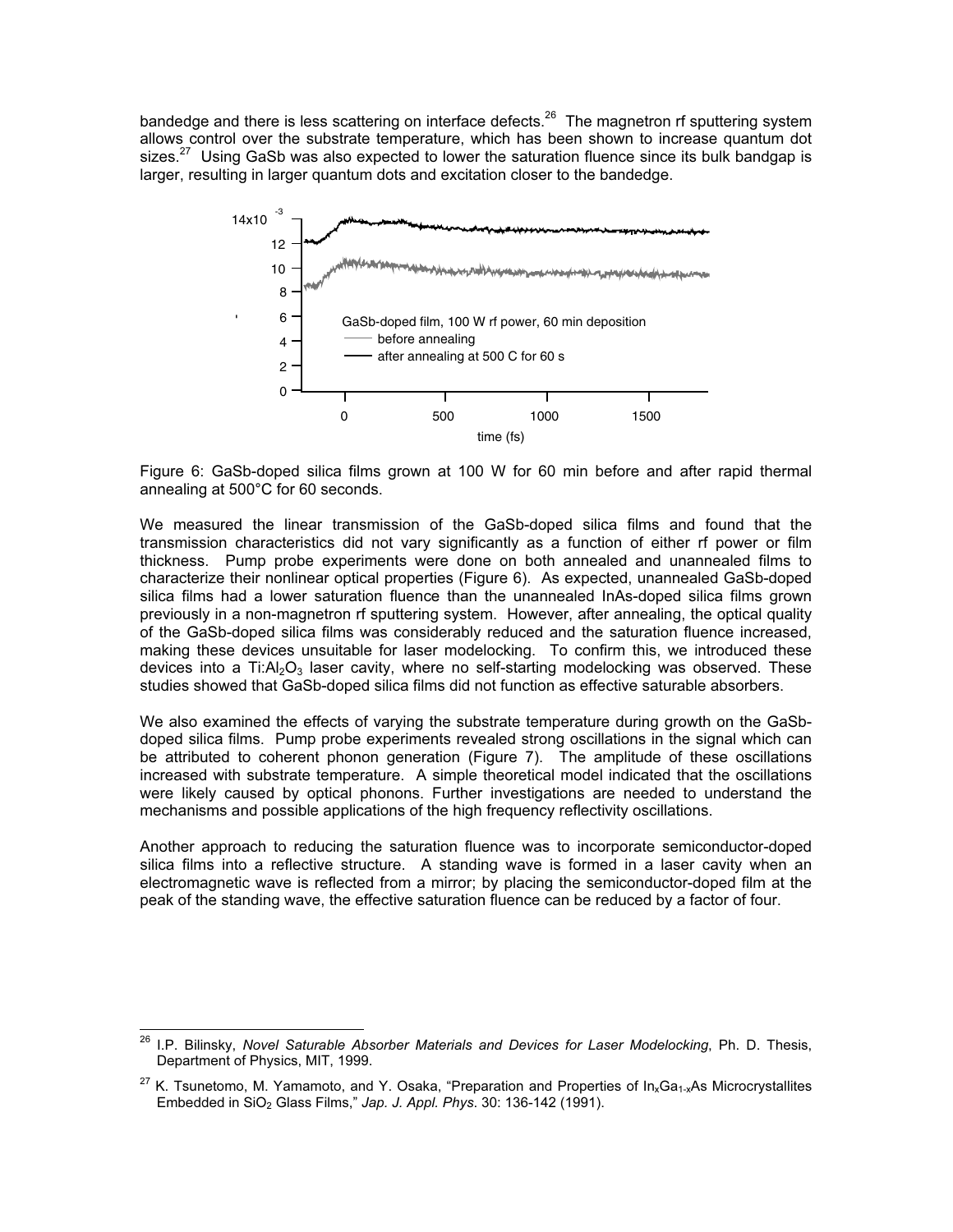

Figure 7: Coherent phonon generation in GaSb+SiO<sub>2</sub> films. Films were grown at 100 W rf power for 30 min and the substrate temperature was varied from 0°C to 300°C.



Figure 8: Design of a reflective saturable absorber device with sapphire spacer layers on a gold mirror.

The reflective saturable absorber devices consisted of a 40 nm thick InAs-doped silica film sandwiched between two 107 nm thick sapphire spacer layers and deposited upon a gold mirror (Figure 8), all grown in a non-magnetron rf sputtering system. The structures were fabricated and found to have good optical quality. Experiments aimed at characterizing and testing these devices are underway. In conclusion, non-epitaxially grown semiconductor-doped silica saturable absorber films have been shown to be an attractive alternative to epitaxially grown saturable absorbers. Improvements in this technology should enable its use in many applications requiring a compact, inexpensive source of ultrashort laser pulses.

#### Publications List

Cho, S.H., B.E. Bouma, E.P. Ippen, and J.G. Fujimoto, "A Low Repetition Rate High Peak Power KLM Ti: $Al_2O_3$  Laser using a Multiple Pass Cavity," Opt. Lett. 24: 417-19 (1999).

Morgner, U., F.X. Kärtner, S.H. Cho, Y. Chen, H.A. Haus, J.G. Fujimoto, E.P. Ippen, V. Scheuer, G. Angelow, and T. Tschudi, "Sub-Two-Cycle Pulses from a Kerr-Lens Mode-Locked Ti:sapphire Laser," Opt. Lett. 24: 417-19 (1999).

Bilinsky, I.P., R.P. Prasankumar, and J.G. Fujimoto, "Self Starting Modelocking and Kerr-Lens Modelocking of a Ti:Al<sub>2</sub>O<sub>3</sub> Laser by Use of Semiconductor Doped Glass Structures," J. Opt. Soc. Am. B 16: 546-49 (1999).